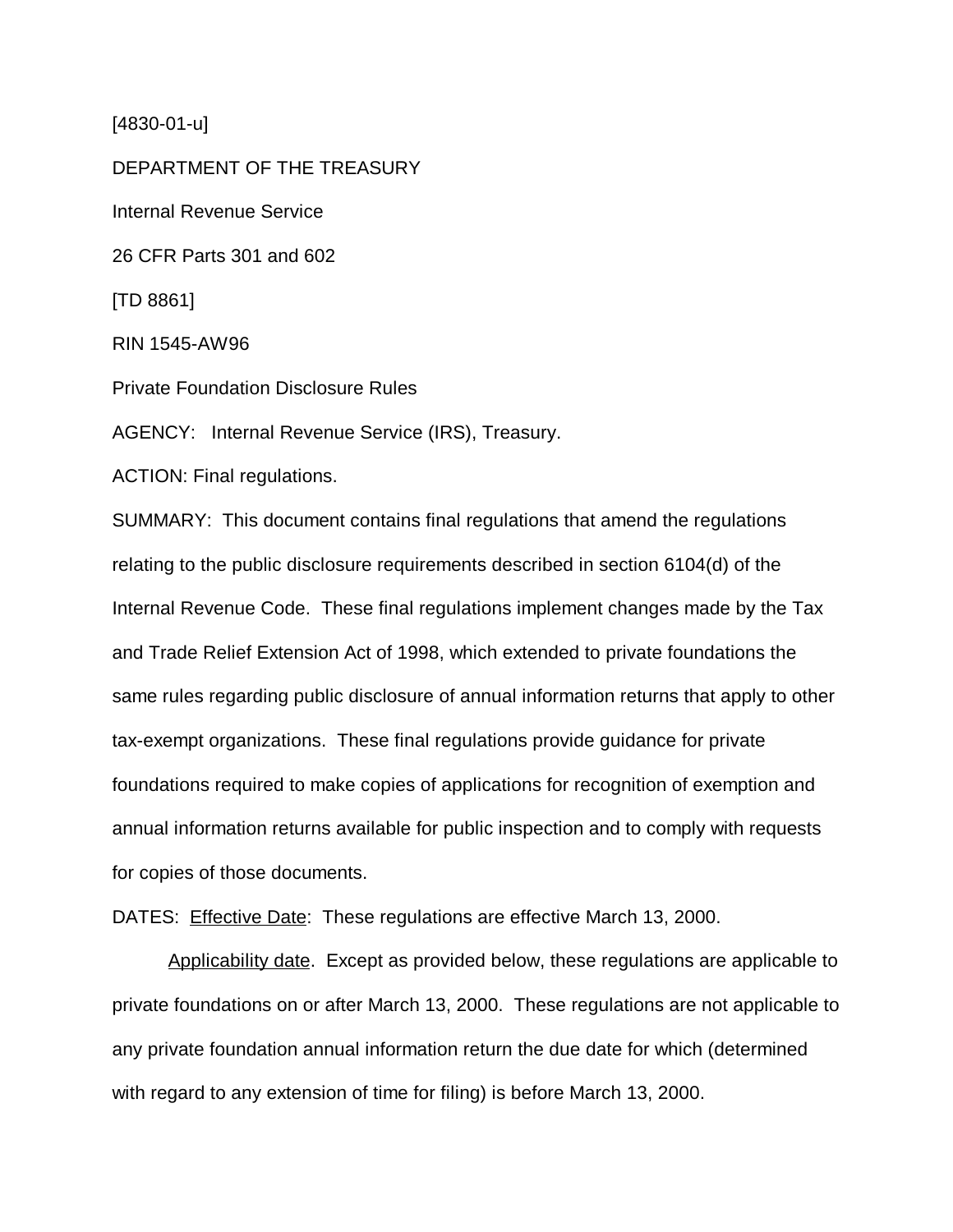FOR FURTHER INFORMATION CONTACT: Michael B. Blumenfeld, (202) 622-6070 (not a toll-free number).

## SUPPLEMENTARY INFORMATION:

#### **Paperwork Reduction Act**

The collections of information contained in these final regulations have been reviewed and approved by the Office of Management and Budget in accordance with the Paperwork Reduction Act of 1995 (44 U.S.C. 3507) under control number 1545- 1655. Responses to these collections of information are mandatory.

An agency may not conduct or sponsor, and a person is not required to respond to, a collection of information unless it displays a valid control number assigned by the

## **Office of Management and Budget**.

The estimated average annual burden per respondent/recordkeeper is 30 minutes.

Comments on the accuracy of this burden estimate and suggestions for reducing the burden should be sent to the **Internal Revenue Service**, Attn: IRS Reports Clearance Officer, OP:FS:FP, Washington, DC 20224, and to the **Office of Management and Budget**, Attn: Desk Officer for the Department of the Treasury, Office of Information and Regulatory Affairs, Washington, DC 20503.

Books or records relating to this collection of information must be retained as long as their contents may become material in the administration of any internal revenue law. Generally, tax returns and tax return information are confidential, as required by 26 U.S.C. 6103.

 $\mathcal{L}$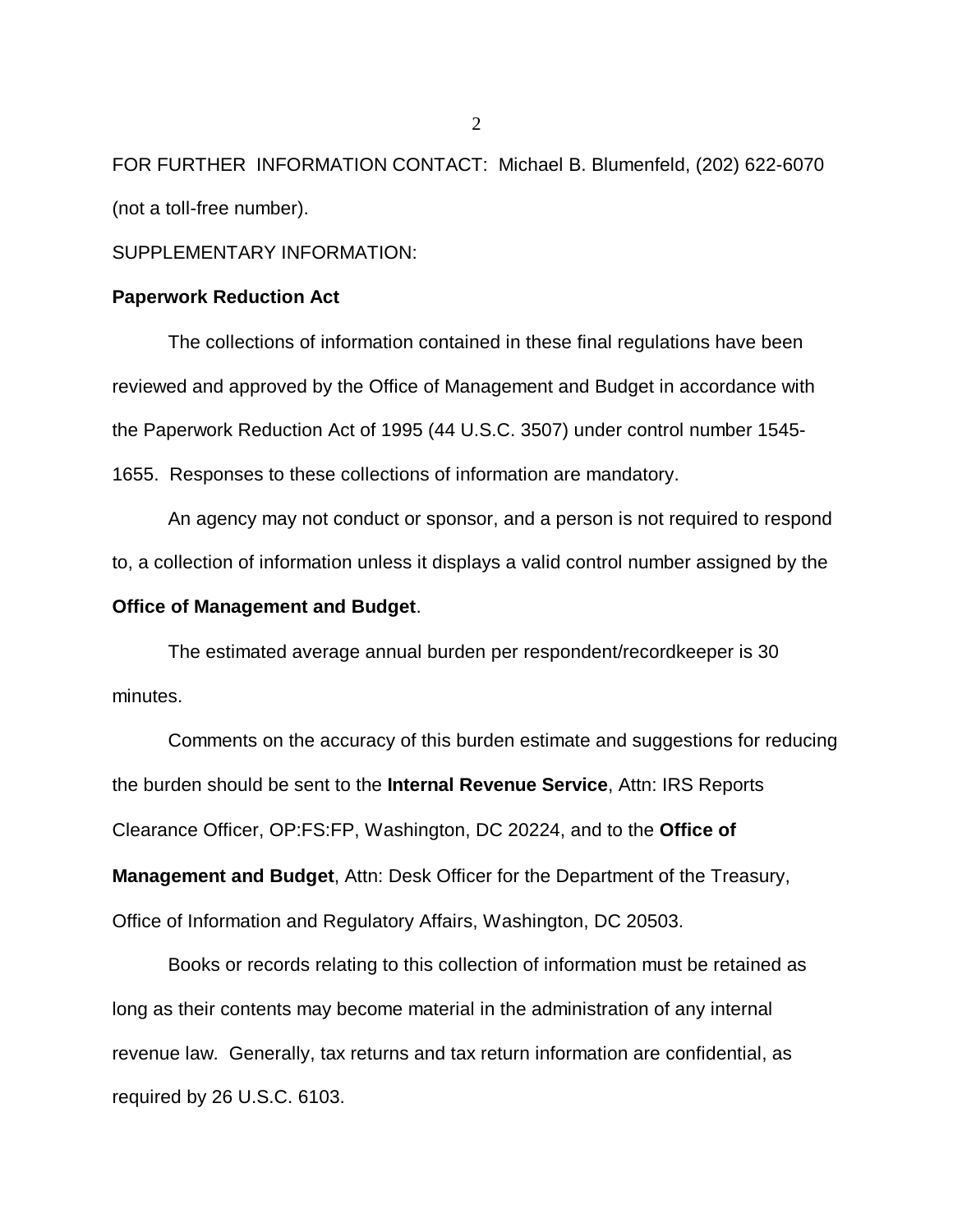## **Background**

This document amends §§301.6104(d)-1 through 301.6104(d)-5 of the Procedure and Administration Regulations (26 CFR Part 301) relating to the section 6104(d) public disclosure rules applicable to tax-exempt organizations (organizations described in section 501(c) or (d) and exempt from taxation under section 501(a)) and certain nonexempt charitable trusts and nonexempt private foundations referenced in section 6033(d). The amendments remove existing §301.6104(d)-1 (relating to public inspection of private foundation annual information returns). The amendments also revise §§301.6104(d)-2 through 301.6104(d)-5 to apply the provisions to all tax-exempt organizations, nonexempt charitable trusts described in section 4947(a)(1) and nonexempt private foundations. In addition, the amendments redesignate existing §§301.6104(d)-2 through 301.6104(d)-5 as §§301.6104(d)-0 through 301.6104(d)-3, respectively.

#### Description of Current Law Disclosure Requirements Applicable to Private Foundations

Section 6104(d), as in effect prior to the effective date of the Tax and Trade Relief Extension Act of 1998 (Division J of H.R. 4328, the Omnibus Consolidated and Emergency Supplemental Appropriations Act, 1999)(Public Law 105-277, 112 Stat 2681) (with respect to private foundations), requires a private foundation to make its annual information returns available for public inspection at its principal office during regular business hours for a period of 180 days after the foundation publishes notice of the availability of its return. A private foundation must publish the notice not later than the due date of the return (determined with regard to any extension of time for filing) in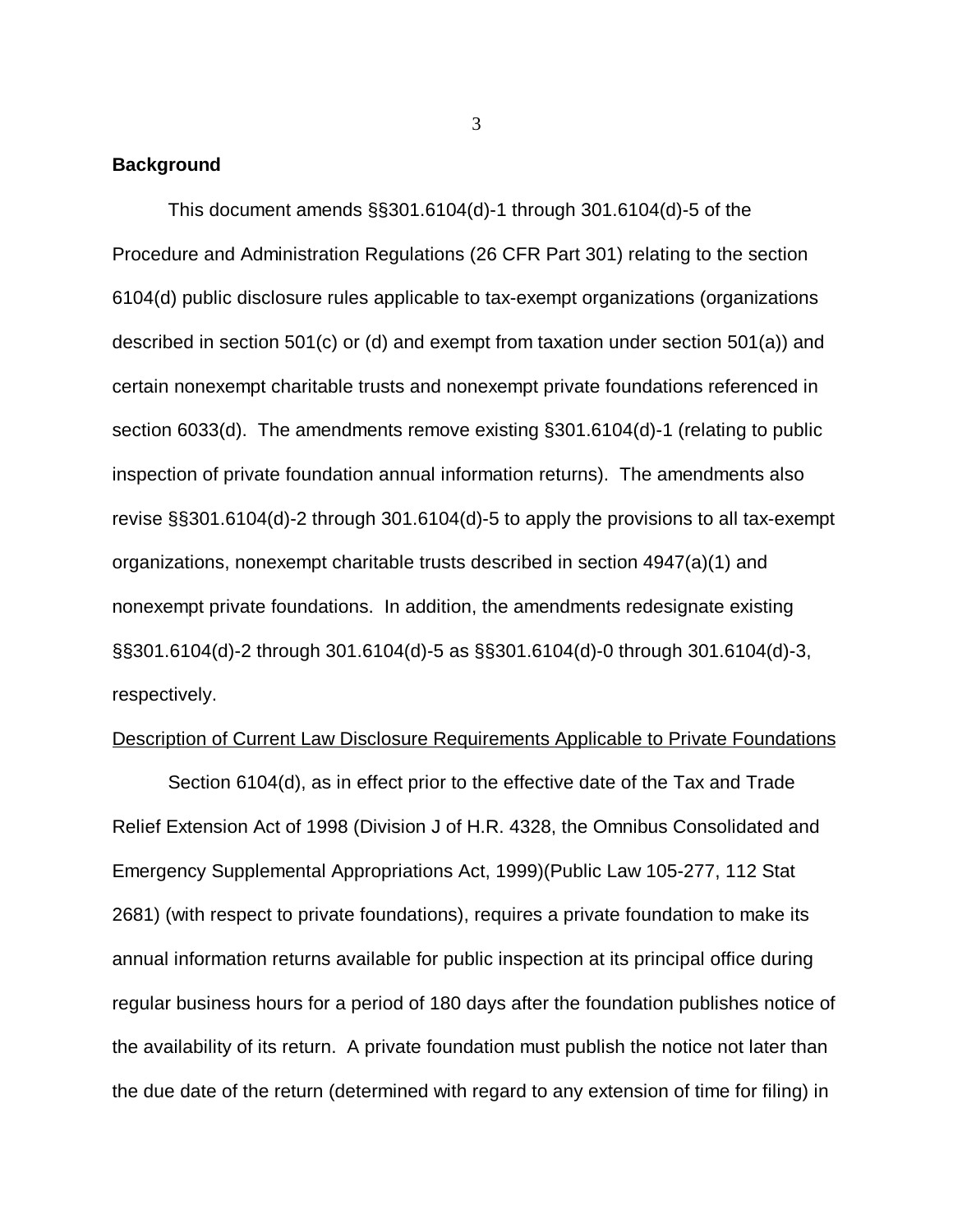a newspaper having general circulation in the county in which the principal office of the foundation is located. Section 6104(e), as in effect prior to the effective date of the Tax and Trade Relief Extension Act of 1998 (with respect to private foundations), requires a private foundation to allow public inspection of the foundation's application for recognition of exemption at the foundation's principal office (and certain regional or district offices). Section 6104(e) also requires a private foundation to provide copies of its exemption application upon request. The requirement to provide copies of an exemption application upon request becomes effective, however, only after the Secretary of the Treasury issues final regulations applicable to private foundations that describe how the requirement is inapplicable if the private foundation makes its exemption application widely available or obtains an IRS determination that a particular request is part of a harassment campaign.

#### Amendments Made by the Tax and Trade Relief Extension Act of 1998

The Tax and Trade Relief Extension Act of 1998 was enacted on October 21, 1998. Among its provisions, it amended section 6104(e) of the Code to apply to private foundations the same rules regarding public disclosure of annual information returns that apply to other tax-exempt organizations. In addition, the Tax and Trade Relief Extension Act of 1998 repealed existing section 6104(d), and redesignated section 6104(e), as amended, as new section 6104(d). Section 6104(d), as amended by the Tax and Trade Relief Extension Act of 1998, requires each tax-exempt organization, including one that is a private foundation, to allow public inspection at its principal office (and at certain regional or district offices) and to comply with requests, made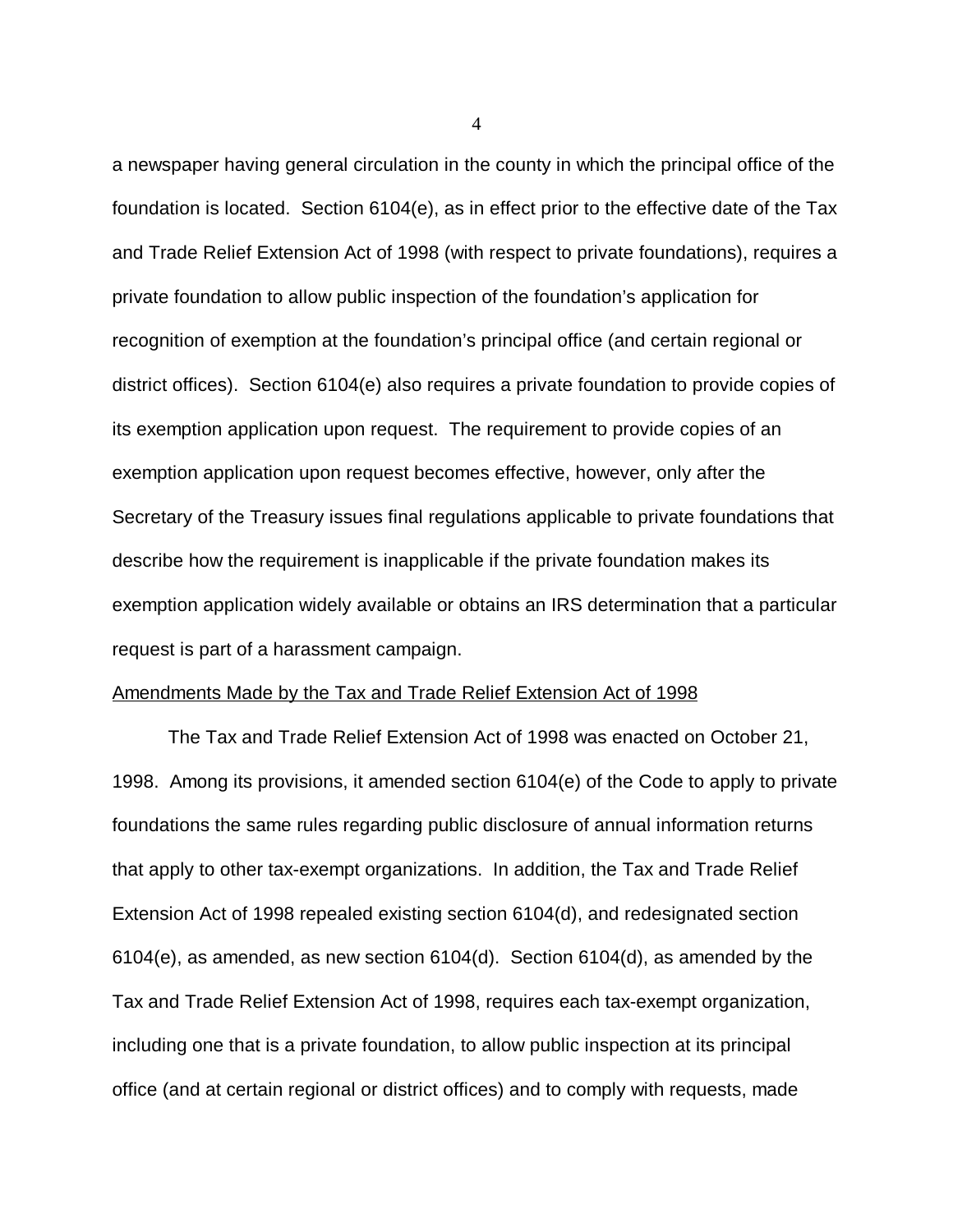either in person or in writing, for copies of the organization's application for recognition of exemption and the organization's three most recent annual information returns. Congress also intended that nonexempt charitable trusts described in section 4947(a)(1) and nonexempt private foundations comply with the expanded public disclosure requirements, just as the information reporting requirements of section 6033, pursuant to section 6033(d), apply to these entities. See Joint Committee on Taxation, General Explanation of Tax Legislation Enacted in 1998 (JCS-6-98), November 24, 1998, at 242, fn. 102.

The Tax and Trade Relief Extension Act of 1998 amendments apply to requests made after the later of December 31, 1998, or the  $60<sup>th</sup>$  day after the Secretary of the Treasury issues final regulations referred to in section 6104(d)(4) (relating to when documents are made widely available and when a particular request is considered part of a harassment campaign). On April 9, 1999, the IRS published in the **Federal Register** (64 FR 17279) final regulations under section 6104(d) applicable to taxexempt organizations other than private foundations. Accordingly, section 6104(d), as amended by the Tax and Trade Relief Extension Act of 1998, became effective with respect to tax-exempt organizations other than private foundations on June 8, 1999.

On August 10, 1999, the IRS published a notice of proposed rulemaking under section 6104(d) in the **Federal Register** (64 FR 43324) that extends the recentlypublished final regulations under section 6104(d) to apply to private foundations and modifies those final regulations in several respects. The IRS received a few comments on the proposed regulations. No public hearing on the regulations was requested or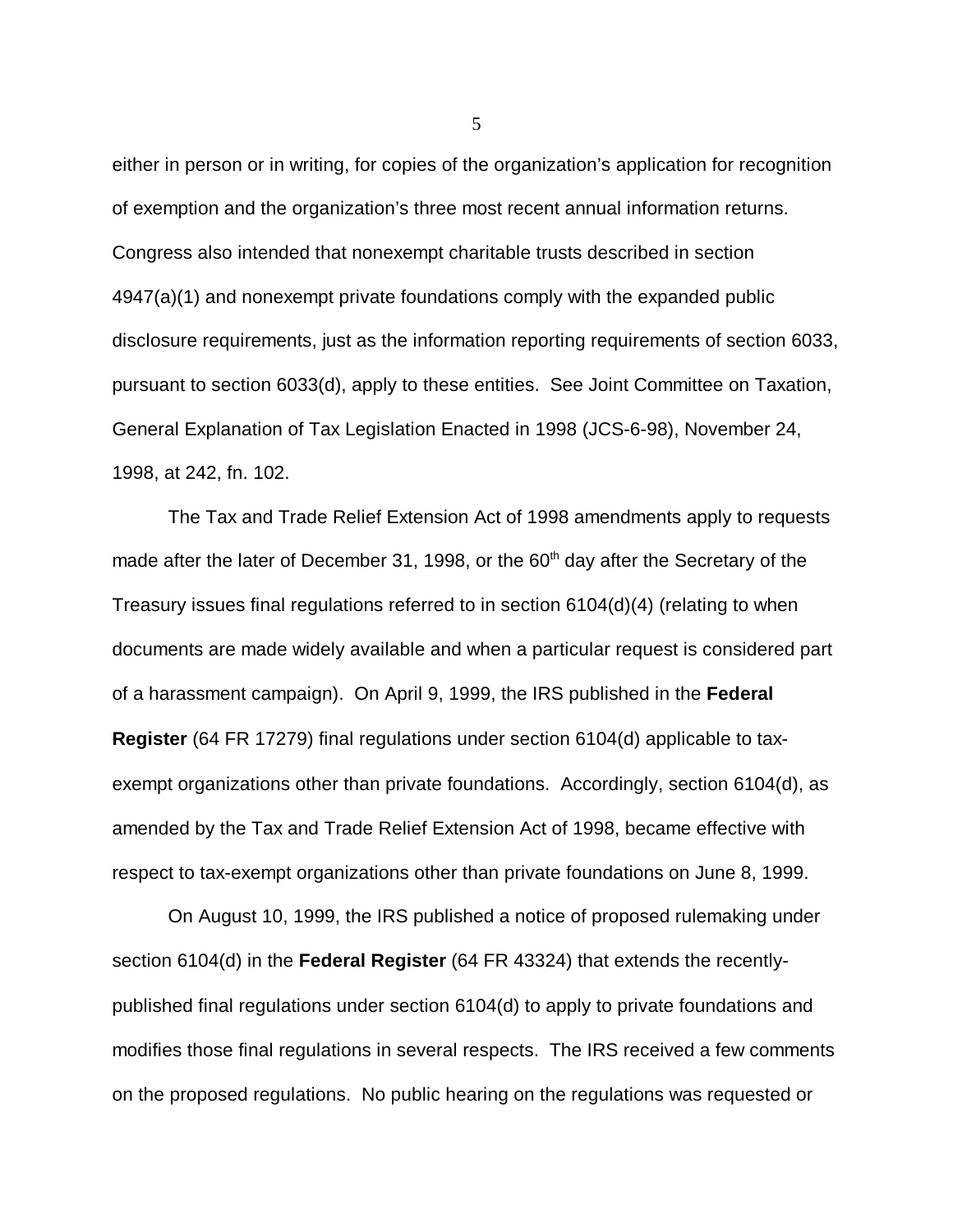held. After consideration of all the comments, the proposed regulations are adopted with minor clarifying modifications by this Treasury Decision. The provisions and significant comments are discussed below.

#### **Explanation of the Provisions**

These final regulations amend the final regulations under section 6104(d) that were published in the **Federal Register** (64 FR 17279) on April 9, 1999 (the April 9, 1999 final regulations). The amendments clarify that the term annual information return includes any return that is required to be filed under section 6033. For a private foundation, these returns include Form 990-PF and Form 4720. The amendments clarify that, unlike other tax-exempt organizations, a private foundation must disclose to the general public the names and addresses of its contributors, consistent with section 6104(d)(3). The amendments also clarify that, for purposes of section 6104(d), the terms tax-exempt organization and private foundation include nonexempt private foundations and nonexempt charitable trusts described in section 4947(a)(1) that are subject to the information reporting requirements of section 6033. Finally, the amendments remove existing §301.6104(d)-1 and redesignate existing §§301.6104-2 through 301.6104(d)-5, as §§301.6104(d)-0 through 301.6104(d)-3, respectively.

Until March 13, 2000, private foundations remain subject to section 6104(d) and section 6104(e), as in effect prior to the Tax and Trade Relief Extension Act of 1998, and existing §301.6104(d)-1. Thereafter, private foundations are subject to the public inspection requirements of section 6104(d), as in effect prior to the Tax and Trade Relief Extension Act of 1998, and existing §301.6104(d)-1 with respect to any annual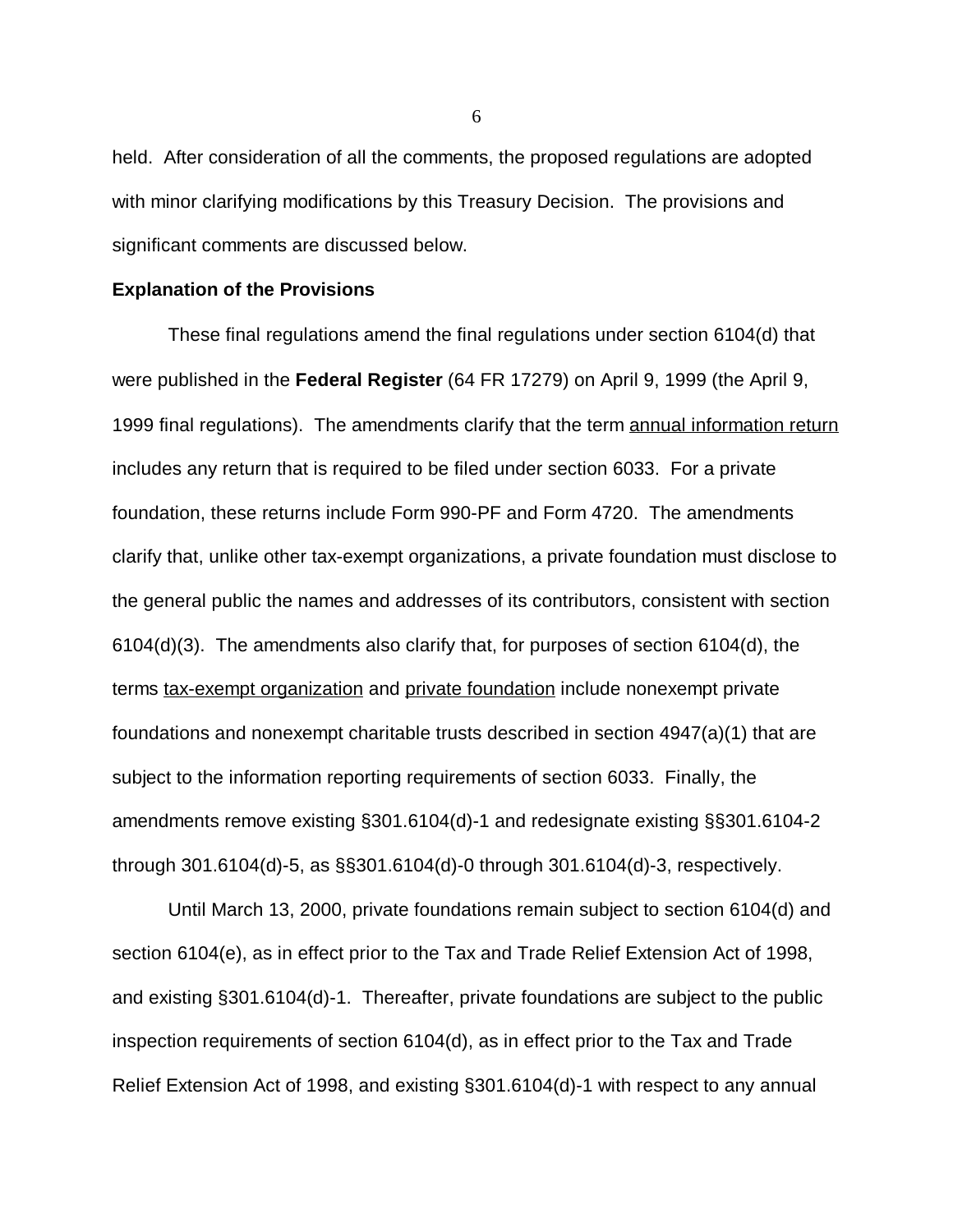information return the due date (determined with regard to any extension of time for filing) for which is prior to March 13, 2000.

#### **Summary of Comments**

One commenter suggested another method to satisfy the widely available exception to the requirement that a private foundation provide a copy of its applicable documents upon request. The commenter would permit a private foundation to satisfy the widely available exception by (1) filing copies of its documents with a state agency that, in turn, makes the documents available for public inspection, and (2) publishing a notice in a newspaper of general circulation stating where the documents are available. The Tax and Trade Relief Extension Act of 1998 repealed the requirement (in former section 6104(d)) that private foundations publish notice of the availability of their annual information returns with respect to annual information returns due after the effective date of these final regulations. The Act extended the same public disclosure requirements that apply to all other tax-exempt organizations to private foundations, including the widely available exception. The proposed regulations specify that a private foundation satisfies the widely available exception by posting its documents on the World Wide Web as described in the April 9, 1999 final regulations. After carefully considering this comment, the IRS and the Treasury Department have concluded that providing copies of the applicable documents to a state agency and publishing notice would not make those documents widely available. We reached our conclusion because the method suggested by the commenter could impose a substantial inconvenience to members of the public. Therefore, the IRS and the Treasury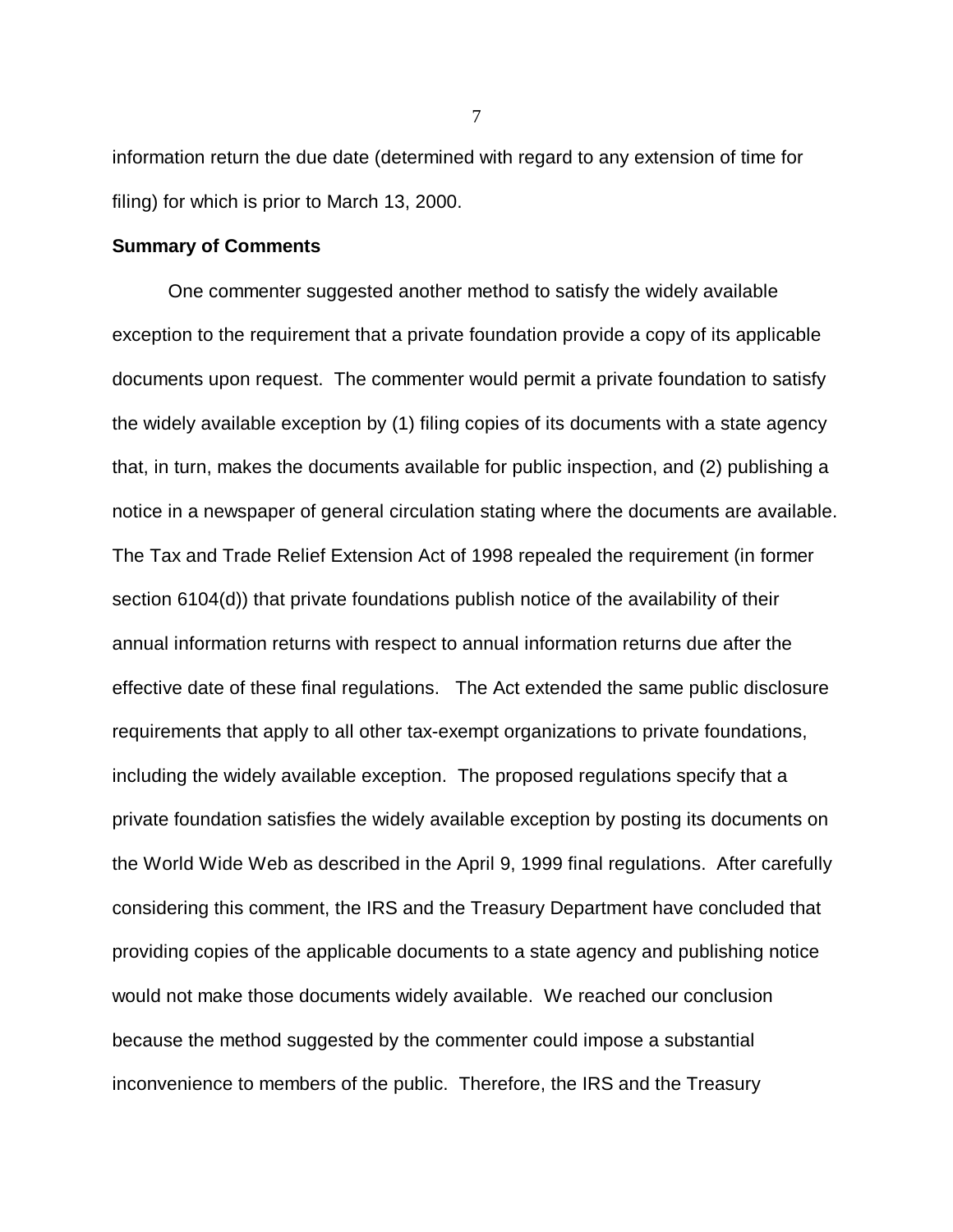Department did not adopt this suggestion.

 A few commenters asked that these final regulations not require private foundations to disclose to the general public the identities of their contributors. Section 6104(d) requires public disclosure of all the information contained on an exemption application and an annual information return filed with the IRS, unless the information is specifically excepted from disclosure. Section 6104(d)(3) specifically excepts from disclosure the names and addresses of any contributor to an organization which is not a private foundation. By its terms, this exception does not apply to private foundations. The IRS and the Treasury Department believe the rule of the proposed regulation is consistent with the statute and Congressional intent and, therefore, did not change this provision.

One commenter asked that these final regulations clarify how the disclosure requirements apply to a supporting organization described in section 509(a)(3). Section 509(a) provides that an organization described in section 501(c)(3) is a private foundation if it does not meet the requirements of section 509(a)(1), (2), (3), or (4). Therefore, an organization that is described in section 501(c)(3) and classified as a supporting organization under section 509(a)(3) is not a private foundation. The disclosure requirements under section 6104(d) apply to supporting organizations described in section 509(a)(3) in the same manner as they apply to all other tax-exempt organizations that are not private foundations. The proposed regulations define the terms tax-exempt organization and private foundation consistent with the applicable statutory provisions, and the IRS and the Treasury Department have determined that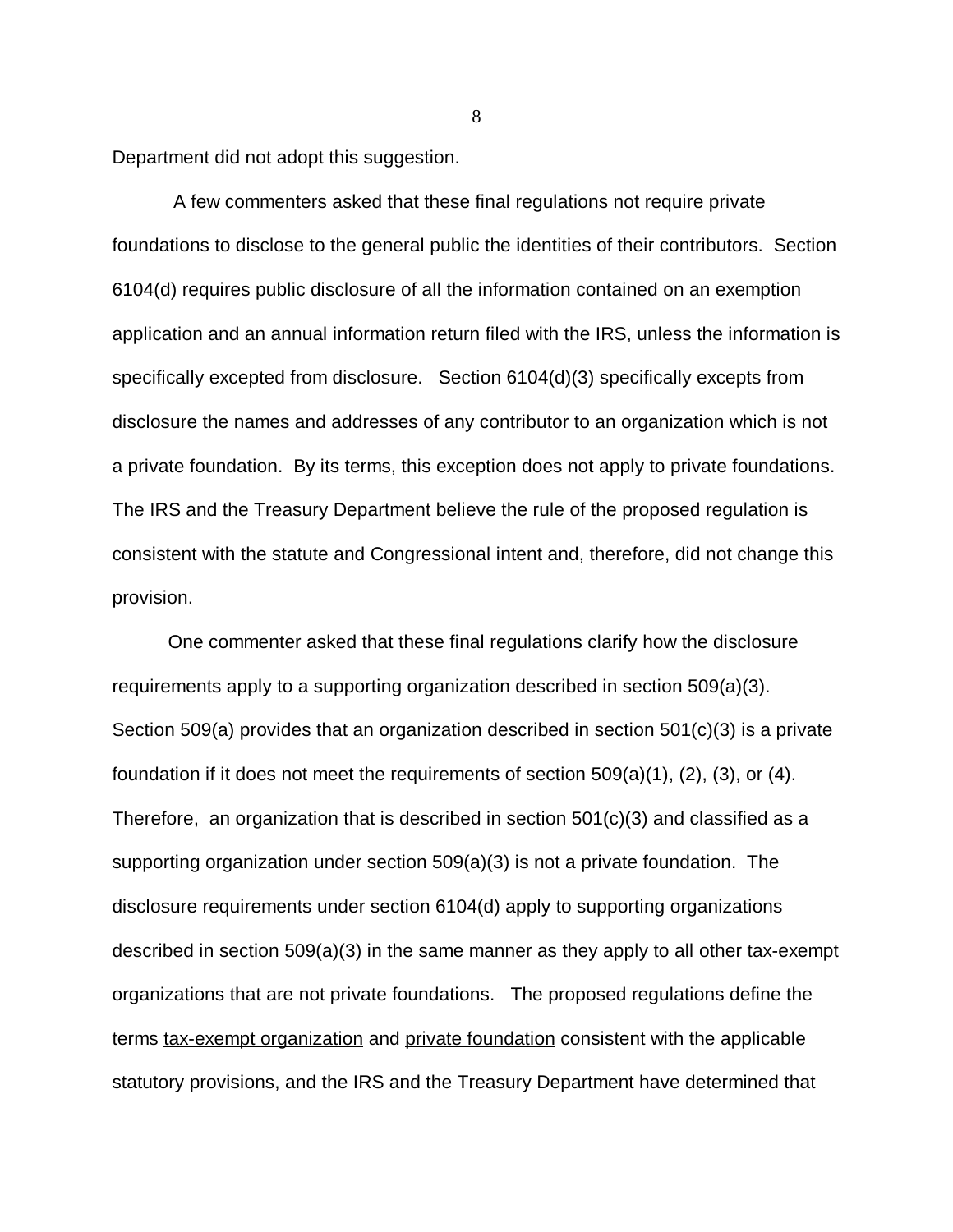further regulatory clarification is not necessary in this regard.

 Another commenter expressed concern that some private foundations may not have copies of their exemption applications. This commenter suggested that these final regulations only require private foundations formed after 1990 to disclose their exemption applications. Since July 15, 1987, a tax-exempt organization, including one that is a private foundation, has been required under section 6104 to make its exemption application available for public inspection. See section 10702(b) of the Omnibus Budget Reconciliation Act of 1987 (Public Law 100-203) and Notice 88-120 (1988-2 C.B. 454). Under the proposed regulations, a private foundation that filed its exemption application before July 15, 1987 is required to make available for public inspection a copy of its application only if it had a copy of its application on July 15, 1987. Thus, these final regulations do not change this provision of the proposed regulations.

One commenter stated that the applicable date in the proposed regulations, which would eliminate the requirement that private foundations publish notice of the availability of their annual information returns, is inconsistent with the effective date specified in the House Committee Report to the Tax and Trade Relief Extension Act of 1998 (H.R. Rep. No. 105-817). This commenter requested that the final regulations add a rule that prevents the IRS from asserting a late filing penalty against a private foundation whose return is rejected by the IRS because the foundation filed the return on or after June 8, 1999 (the effective date of the April 9, 1999 final regulations) without proof that it satisfied the publication of notice requirement. Section 6104(d), as in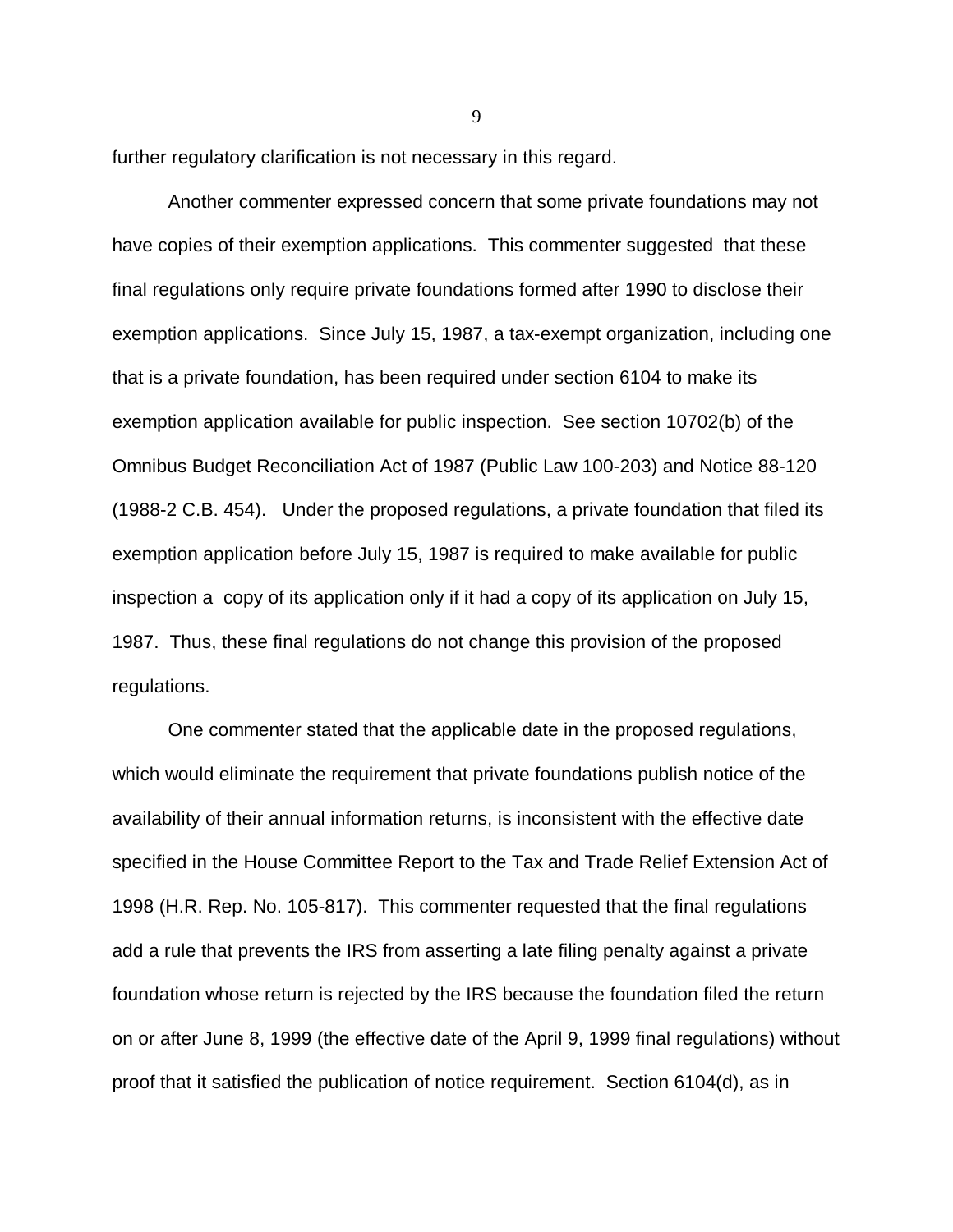effect prior to the effective date of the Tax and Trade Relief Extension Act of 1998, provides that a private foundation must publish a notice of the availability of its return not later than the due date of the return (determined with regard to any extension of time for filing). Section 1.6033-3(b) of the regulations requires a private foundation to attach a copy of the notice to its return.

The Tax and Trade Relief Extension Act of 1998 repealed the publication of notice requirement of section 6104(d) effective for private foundation annual information returns due after the later of December 31, 1998 or 60 days after the Treasury Department issues final regulations that explain how requested documents may be made widely available or when requests for documents are part of a harassment campaign. The April 9, 1999 final regulations do not apply to private foundations and, therefore, the issuance of those regulations did not trigger the repeal of the publication of notice requirement. Indeed, the April 9, 1999 final regulations stated explicitly that, until the IRS issues final regulations under section 6104(d) applicable to private foundations, private foundations continue to be governed by the existing § 301.6104(d)-1 requirements relating to public disclosure of private foundation annual information returns

The IRS and the Treasury Department believe the effective date of the repeal of the publication of notice requirement stated in the proposed regulations is consistent with both the statute and the legislative history. Further, the IRS and the Treasury Department believe it is important to retain one public disclosure standard for private foundations until another is finally adopted. Accordingly, the IRS and the Treasury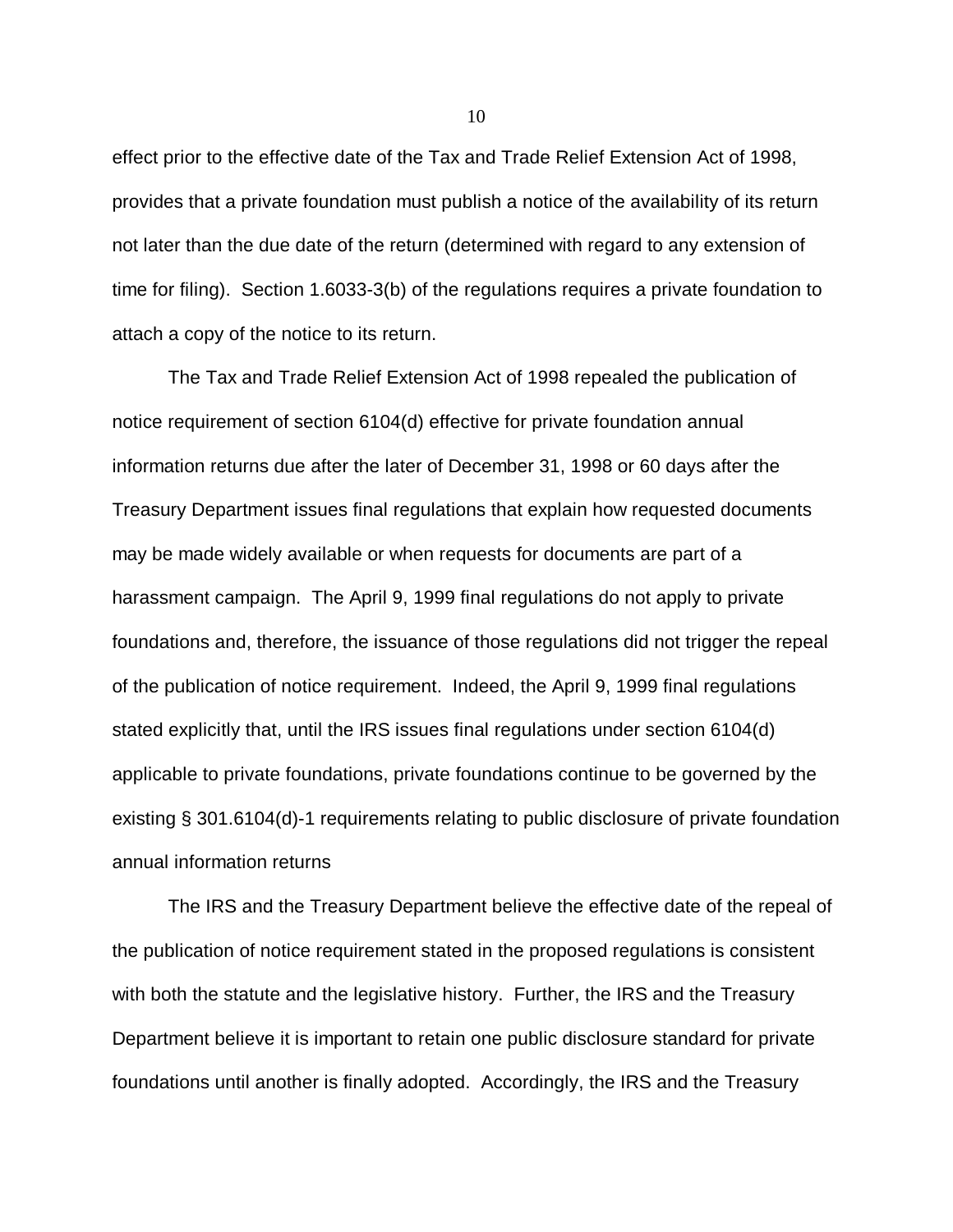Department did not modify these final regulations as suggested.

Finally, one commenter expressed concern that disclosure in some instances could adversely affect the charitable operations of some small operating private foundations that advance unpopular causes or desire to maintain a low profile. This commenter suggested that the final regulations should authorize the Secretary to grant a waiver from some or all of the disclosure requirements if a small operating foundation establishes that, without the waiver, its charitable operations could be adversely affected and it provides alternative methods of disclosure that enhance oversight and public accountability. Section 6104(d), however, does not authorize the Secretary to grant waivers except in the case of a harassment campaign determination. Moreover, all tax-exempt organizations have the option under the regulations of avoiding having to comply with requests for copies of documents by making such documents widely available on the Internet. Therefore, the IRS and the Treasury Department did not adopt this suggestion.

## **Effective Date**

These final regulations are applicable to private foundations on March 13, 2000. **Special Analyses**

It is hereby certified that the collections of information in these regulations will not have a significant economic impact on a substantial number of small entities. This certification is based on the fact that the average time required to maintain and disclose the information required under these regulations is estimated to be 30 minutes for each private foundation. This estimate is based on the assumption that, on average, a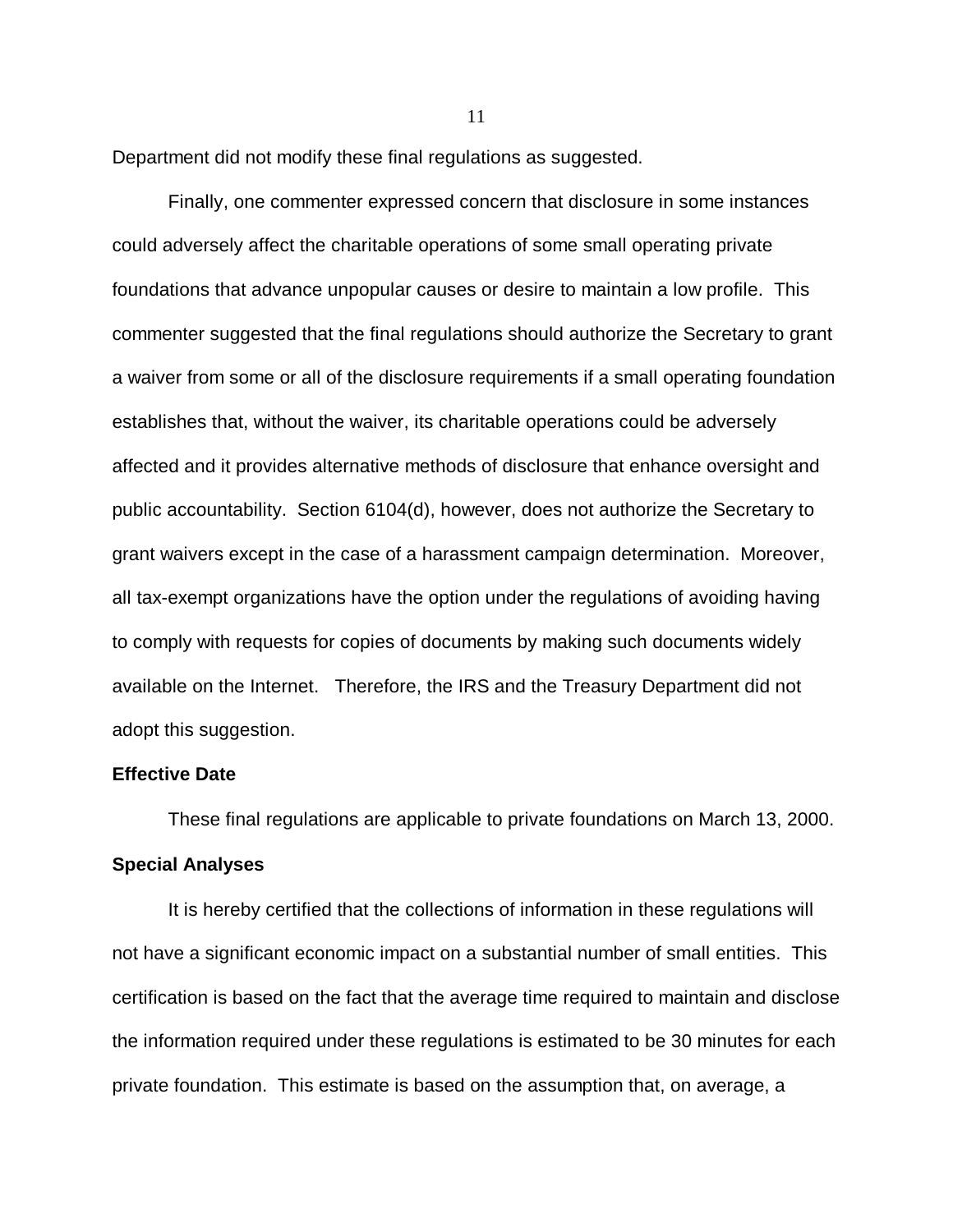private foundation will receive one request per year to inspect or provide copies of its application for tax exemption and its annual information returns. Approximately 0.1 percent of the private foundations affected by these regulations will be subject to the reporting requirements contained in the regulations. It is estimated that annually, approximately 65 private foundations will make their documents widely available by posting them on the Internet. In addition, it is estimated that annually, approximately 3 private foundations will file an application for a determination that they are the subject of a harassment campaign such that a waiver of the obligation to provide copies of their applications for tax exemption and their annual information returns is in the public interest. The average time required to complete, assemble and file an application describing a harassment campaign is expected to be 5 hours. Because applications for a harassment campaign determination will be filed so infrequently, they will have no effect on the average time needed to comply with the requirements in these regulations. In addition, a private foundation is allowed in these regulations to charge a reasonable fee for providing copies to requesters. Therefore, it is estimated that it will cost a private foundation less than \$10 per year to comply with these regulations, which is not a significant economic impact. Therefore, a Regulatory Flexibility Analysis under the Regulatory Flexibility Act (5 U.S.C. chapter 6) is not required. Pursuant to section 7805(f) of the Internal Revenue Code, the notice of proposed rulemaking was submitted to the Chief Counsel for Advocacy of the Small Business Administration for comment on its impact on small business.

#### **Drafting Information**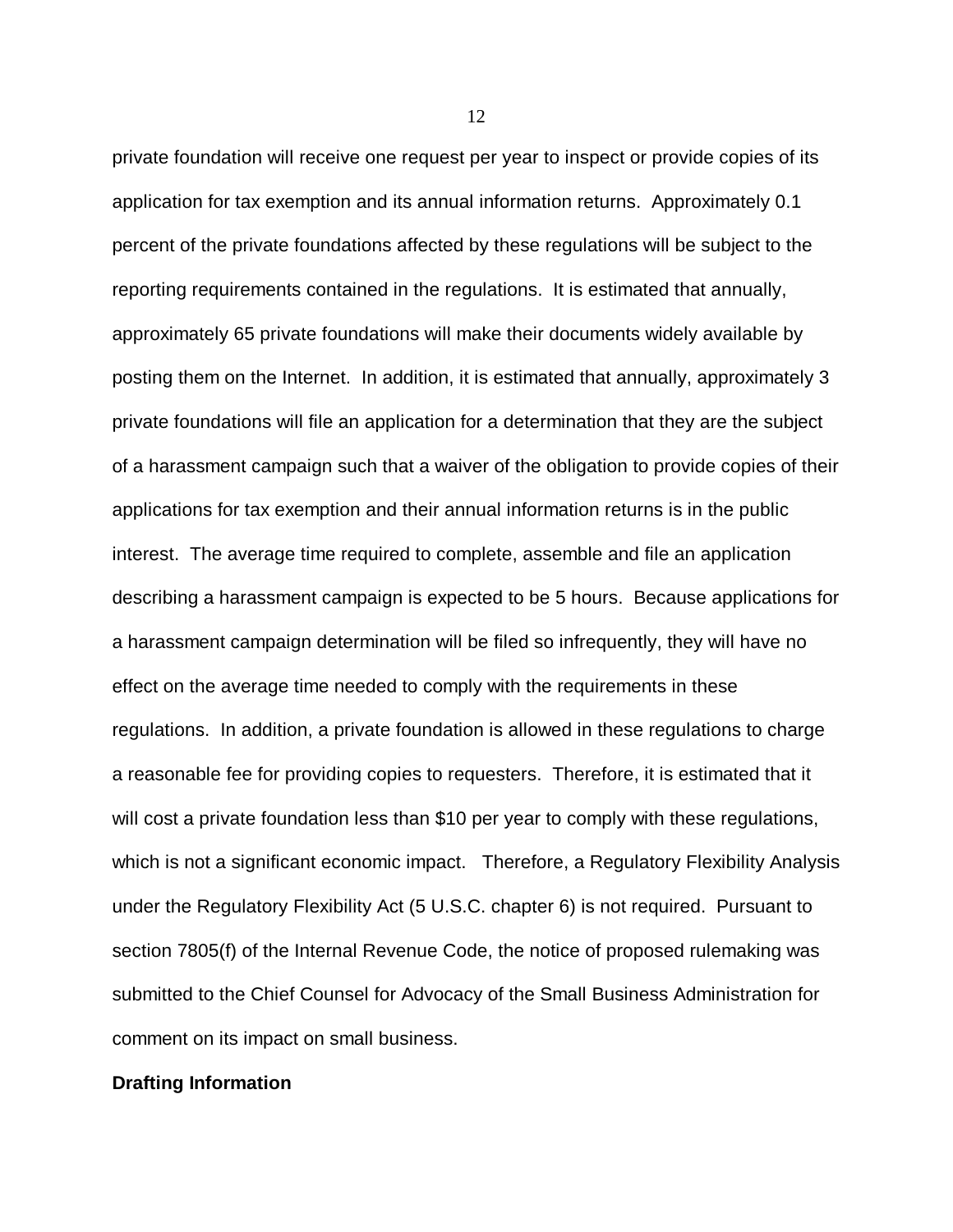The principal author of these regulations is Michael B. Blumenfeld, Office of Associate Chief Counsel (Employee Benefits and Exempt Organizations), IRS. Other personnel from the IRS and Treasury Department also participated in their development.

#### **List of Subjects**

#### **26 CFR Part 301**

Employment taxes, Estate taxes, Excise taxes, Gift taxes, Income taxes,

Penalties, Reporting and recordkeeping requirements.

#### **26 CFR Part 602**

Reporting and recordkeeping requirements.

#### **Adoption of Amendments to the Regulations**

Accordingly, 26 CFR parts 301 and 602 are amended as follows:

## PART 301–PROCEDURE AND ADMINISTRATION

Paragraph 1. The authority citation for part 301 is amended by adding entries in

numerical order to read in part as follows:

Authority: 26 U.S.C. 7805 \* \* \*

Section 301.6104(d)-2 also issued under 26 U.S.C. 6104(d)(3);

Section 301.6104(d)-3 also issued under 26 U.S.C. 6104(d)(3); \* \* \*

## **§301.6104(d)-1 [Removed]**

Par. 2. Section 301.6104(d)-1 is removed.

# **§301.6104(d)-2 [Redesignated as §301.6104(d)-0]**

Par. 3. Section 301.6104(d)-2 is redesignated as §301.6104(d)-0.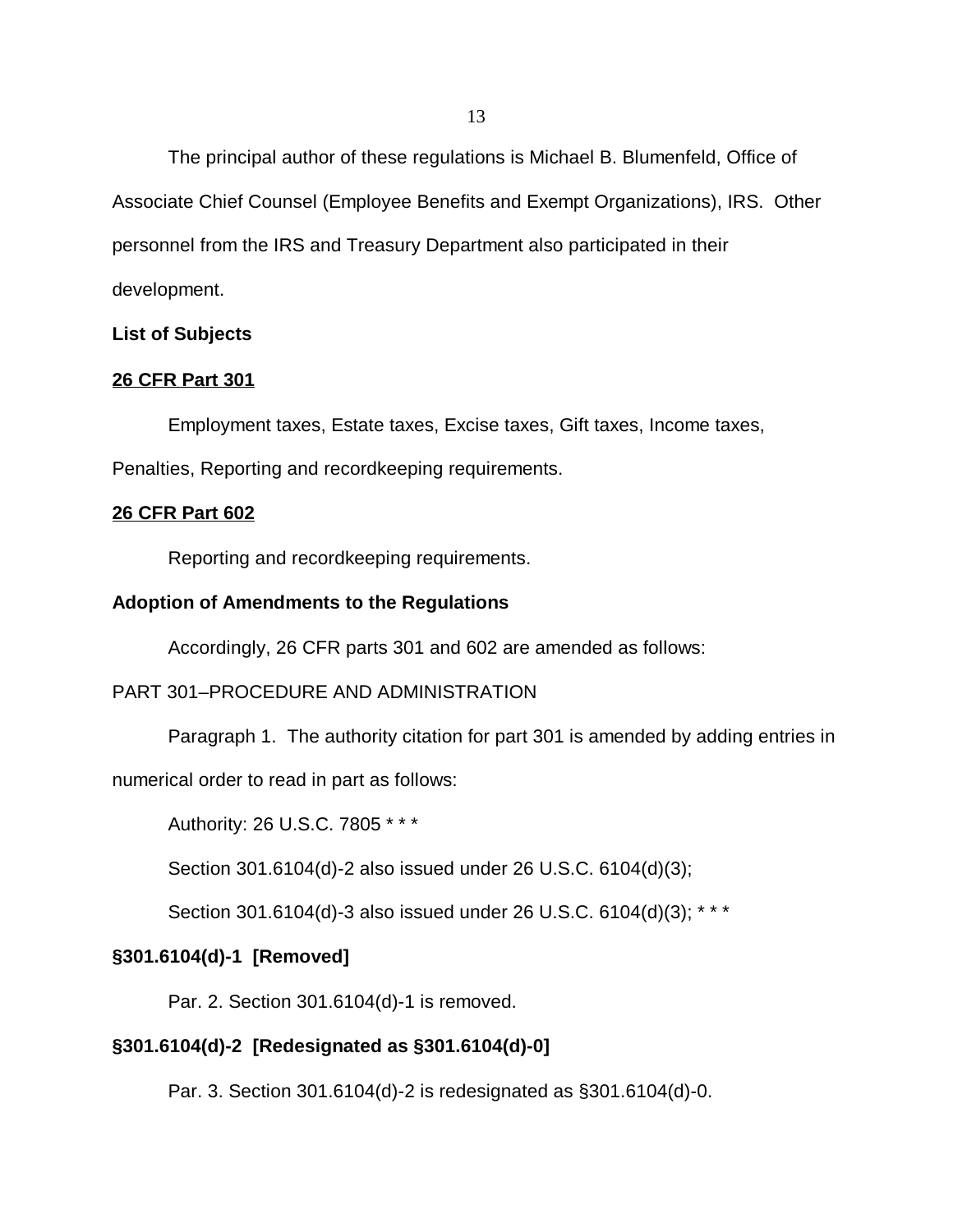Par. 4. Newly designated §301.6104(d)-0 is revised to read as follows:

# §301.6104(d)-0 Table of contents.

This section lists the major captions contained in §§301.6104(d)-1 through

301.6104(d)-3 as follows:

# §301.6104(d)-1 Public inspection and distribution of applications for tax exemption and annual information returns of tax-exempt organizations.

- (a) In general.
- (b) Definitions.
- (1) Tax-exempt organization.
- (2) Private foundation.
- (3) Application for tax exemption.
- (i) In general.
- (ii) No prescribed application form.
- (iii) Exceptions.
- (iv) Local or subordinate organizations.
- (4) Annual information return.
- (i) In general.
- (ii) Exceptions.
- (iii) Returns more than 3 years old.
- (iv) Local or subordinate organizations.
- (5) Regional or district offices.
- (i) In general.
- (ii) Site not considered a regional or district office.
- (c) Special rules relating to public inspection.
- (1) Permissible conditions on public inspection.
- (2) Organizations that do not maintain permanent offices.
- (d) Special rules relating to copies.
- (1) Time and place for providing copies in response to requests made in person.
- (i) In general.
- (ii) Unusual circumstances.
- (iii) Agents for providing copies.
- (2) Request for copies in writing.
- (i) In general.
- (ii) Time and manner of fulfilling written requests.
- (A) In general.
- (B) Request for a copy of parts of document.
- (C) Agents for providing copies.
- (3) Fees for copies.
- (i) In general.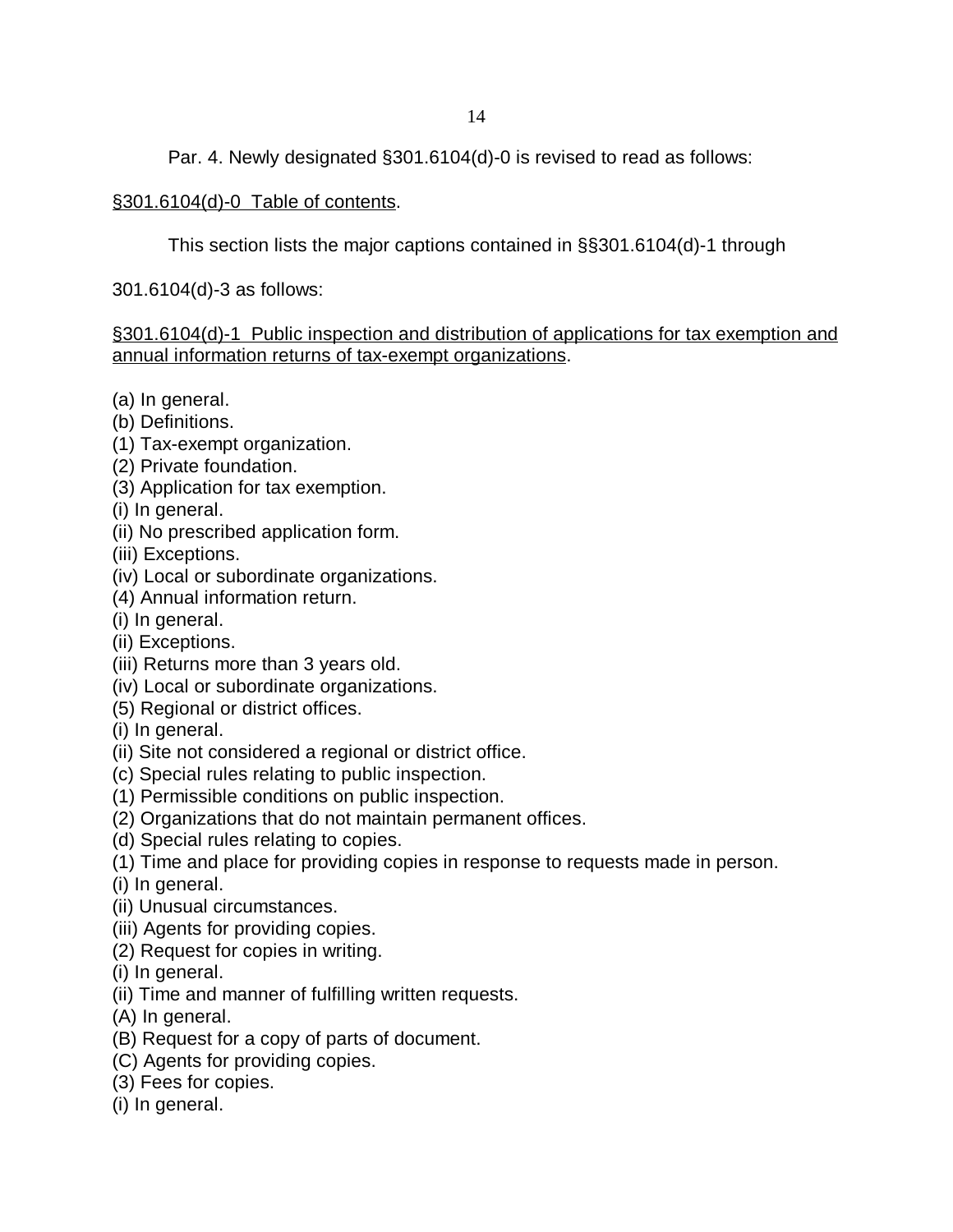- (A) Request made in person.
- (B) Request made in writing.
- (iii) Avoidance of unexpected fees.
- (iv) Responding to inquiries of fees charged.
- (e) Documents to be provided by regional and district offices.
- (f) Documents to be provided by local and subordinate organizations.
- (1) Applications for tax exemption.
- (2) Annual information returns.
- (3) Failure to comply.
- (g) Failure to comply with public inspection or copying requirements.
- (h) Effective date.
- (1) In general.
- (2) Private foundation annual information returns.

# §301.6104(d)-2 Making applications and returns widely available.

- (a) In general.
- (b) Widely available.
- (1) In general.
- (2) Internet posting.
- (i) In general.
- (ii) Transition rule.
- (iii) Reliability and accuracy.
- (c) Discretion to prescribe other methods for making documents widely available.
- (d) Notice requirement.
- (e) Effective date.

§301.6104(d)-3 Tax-exempt organization subject to harassment campaign.

- (a) In general.
- (b) Harassment.
- (c) Special rule for multiple requests from a single individual or address.
- (d) Harassment determination procedure.
- (e) Effect of a harassment determination.
- (f) Examples.
- (g) Effective date.

# **§301.6104(d)-3 [Redesignated as §301.6104(d)-1]**

Par. 5. Section 301.6104(d)-3 is redesignated as §301.6104(d)-1.

Par. 6. Newly designated §301.6104(d)-1 is amended as follows: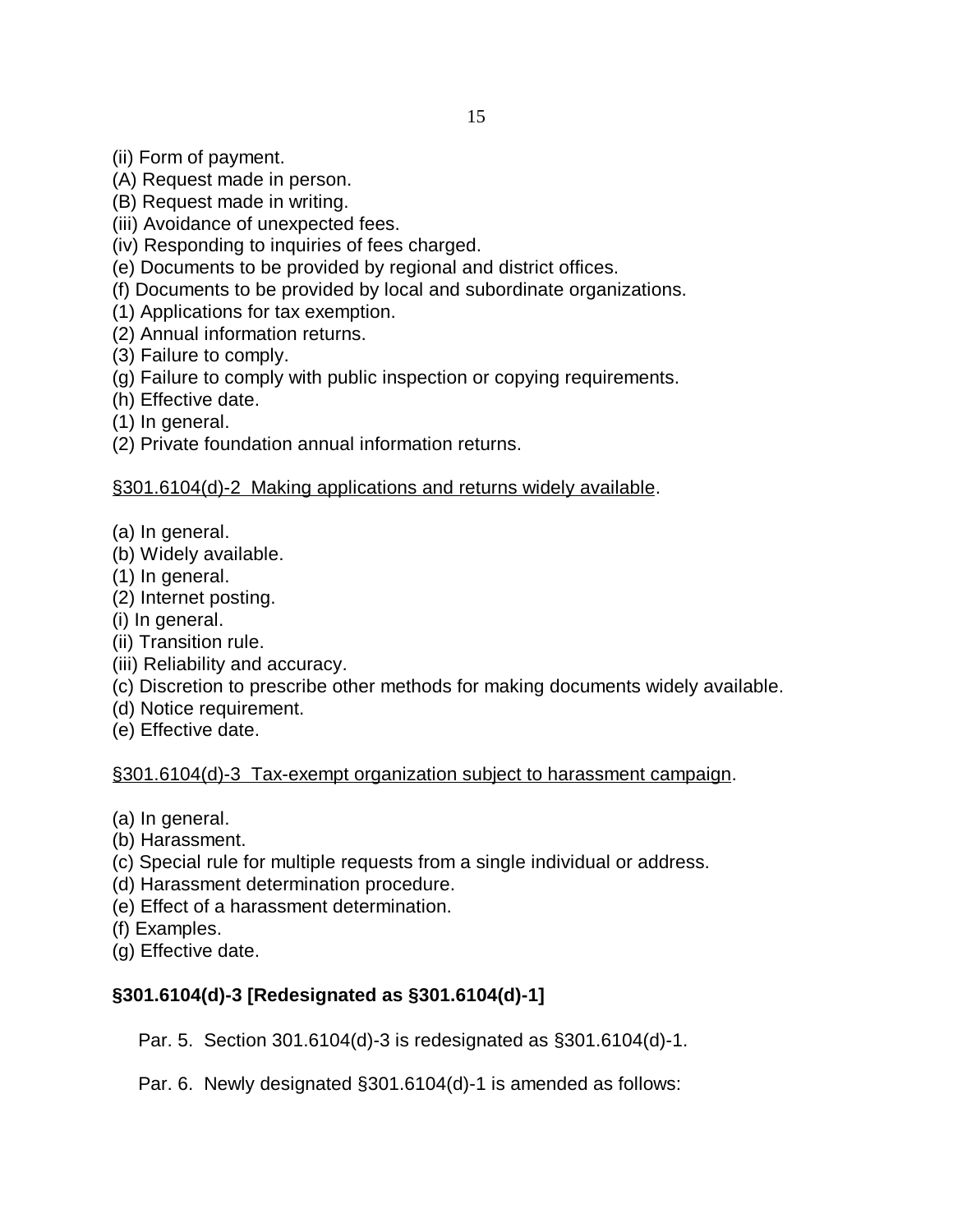1. Revise the section heading.

1a. Paragraph (a) is amended as follows:

 a. Remove the language ", other than a private foundation (as defined in paragraph  $(b)(2)$  of this section)," from the first sentence.

 b. Remove the language ", other than a private foundation," from the second sentence.

 c. Remove the language "§§301.6104(d)-4 and 301.6104(d)-5" from the fourth sentence and add "§§301.6104(d)-2 and 301.6104(d)-3" in its place.

 2. In paragraph (b) introductory text, remove the language "§§301.6104(d)-4 and 301.6104(d)-5" and add "§§301.6104(d)-2 and 301.6104(d)-3" in its place.

3. In paragraph (b)(1), add a sentence at the end of the paragraph.

 4. In paragraph (b)(2), add the language "or a nonexempt charitable trust described in section 4947(a)(1) or a nonexempt private foundation subject to the information reporting requirements of section 6033 pursuant to section 6033(d)" at the end of the sentence.

5. In paragraph (b)(3)(iii)(B), remove the word "or" at the end of the paragraph.

6. Redesignate paragraph  $(b)(3)(iii)(C)$  as paragraph  $(b)(3)(iii)(D)$  and add a new paragraph  $(b)(3)(iii)(C)$ .

 7. In paragraph (b)(4)(i), remove the last two sentences and add three sentences in their place.

8. Paragraph (b)(4)(ii) is amended as follows:

a. Remove the language ", and the return of a private foundation" from the first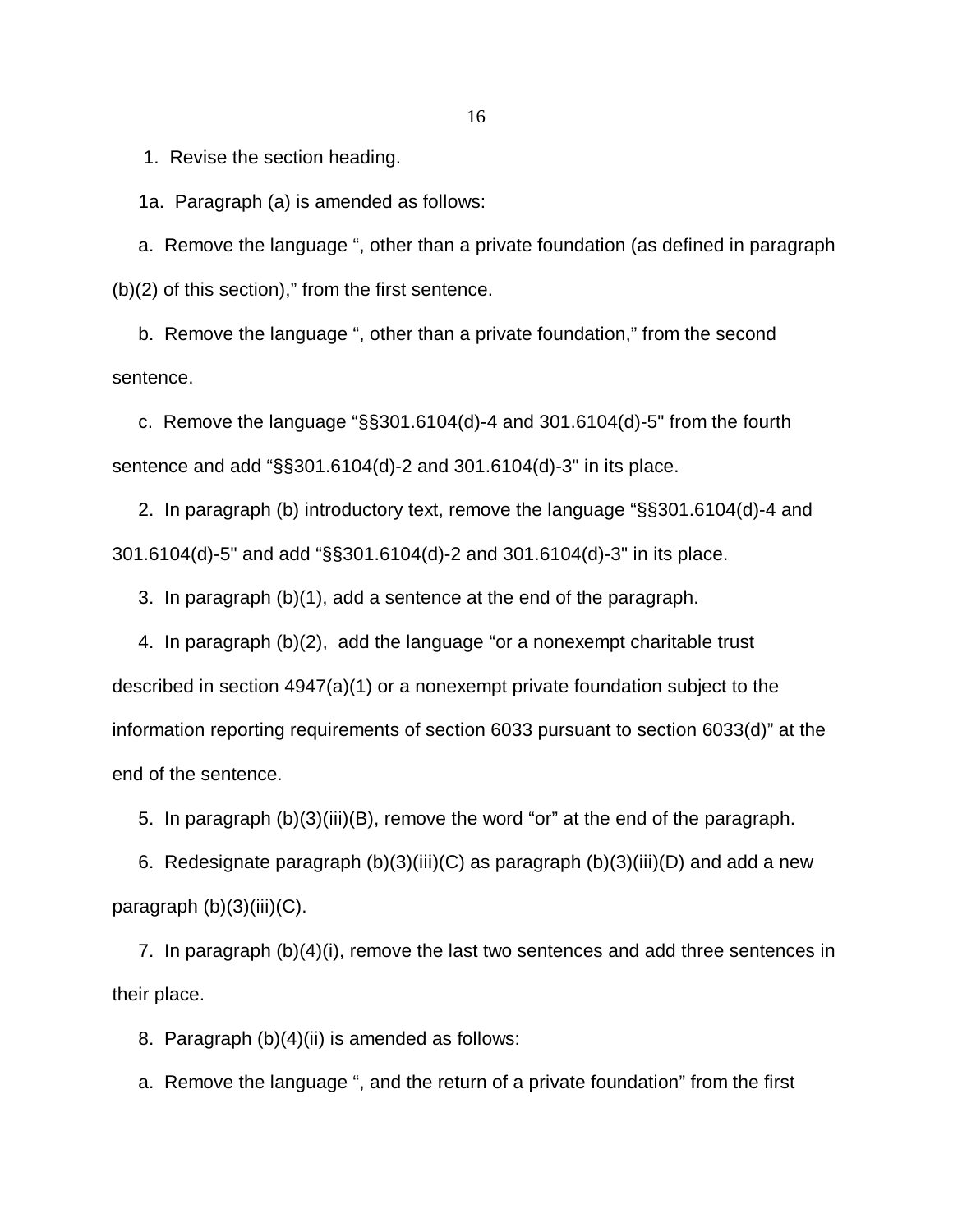sentence.

- b. Revise the last sentence.
- 9. Revise paragraph (h).

The revisions and additions read as follows:

§301.6104(d)-1 Public inspection and distribution of applications for tax exemption and annual information returns of tax-exempt organizations.

\* \* \* \* \*

(b) \* \* \*

 (1) \* \* \* The term tax-exempt organization also includes any nonexempt charitable trust described in section 4947(a)(1) or nonexempt private foundation that is subject to the reporting requirements of section 6033 pursuant to section 6033(d).

\* \* \* \* \*

 $(3)$ \* \* \*

(iii) \* \* \*

 (C) In the case of a tax-exempt organization other than a private foundation, the name and address of any contributor to the organization; or

\* \* \* \* \*

 (4) \* \* \* (i) \* \* \* Returns filed pursuant to section 6033 include Form 990, Return of Organization Exempt From Income Tax, Form 990-PF, Return of Private Foundation, or any other version of Form 990 (such as Forms 990-EZ or 990-BL, except Form 990-T) and Form 1065. Each copy of a return must include all information furnished to the Internal Revenue Service on the return, as well as all schedules, attachments and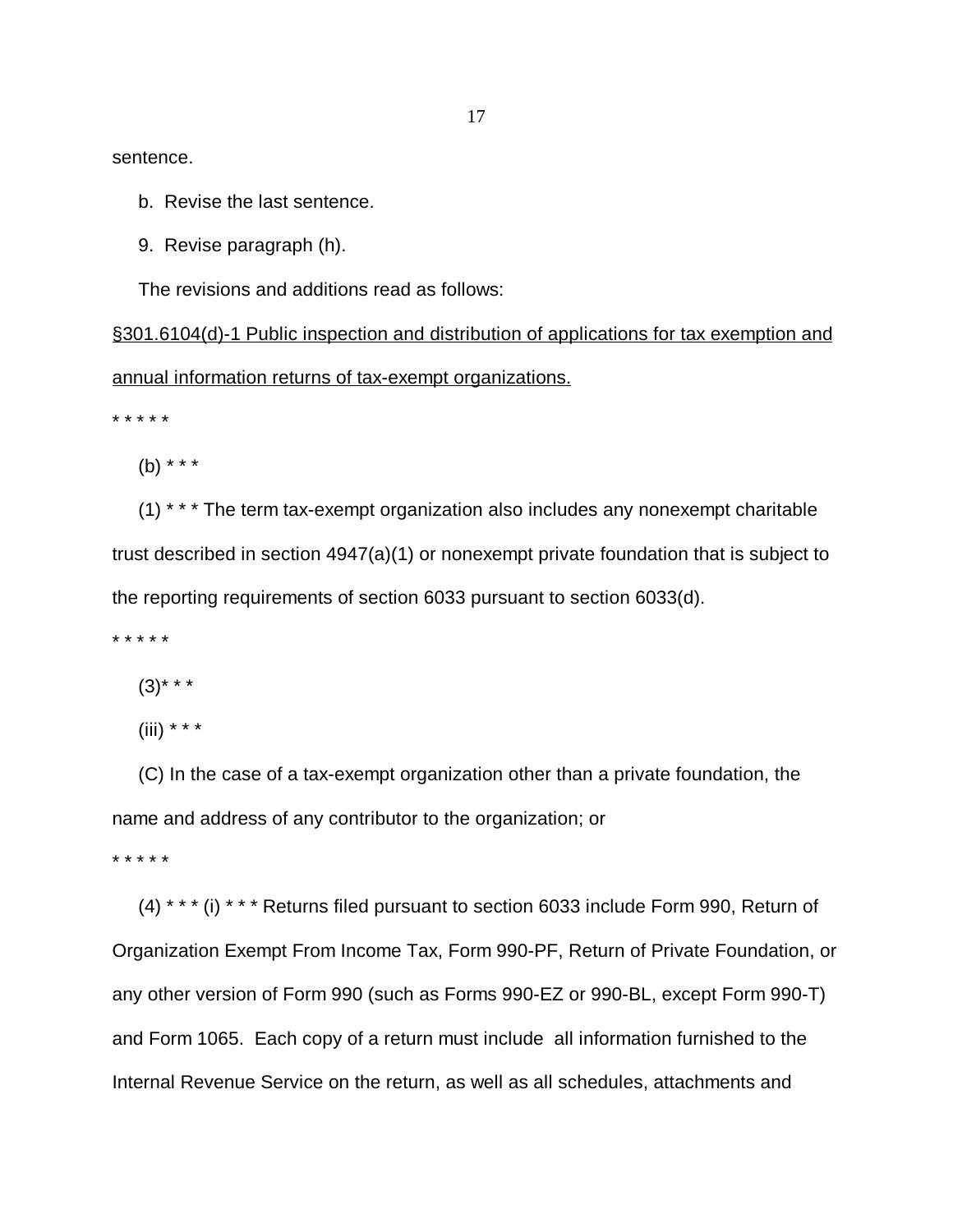supporting documents. For example, in the case of a Form 990, the copy must include Schedule A of Form 990 (containing supplementary information on section 501(c)(3) organizations), and those parts of the return that show compensation paid to specific persons (currently, Part V of Form 990 and Parts I and II of Schedule A of Form 990).

(ii) \* \* \* In the case of a tax-exempt organization other than a private foundation, the term annual information return does not include the name and address of any contributor to the organization.

\* \* \* \* \*

 (h) Effective date–(1) In general. For a tax-exempt organization, other than a private foundation, this section is applicable June 8, 1999. For a private foundation, this section is applicable (except as provided in paragraph (h)(2) of this section) beginning March 13, 2000.

 (2) Private foundation annual information returns. This section does not apply to any private foundation return the due date for which (determined with regard to any extension of time for filing) is before the applicable date for private foundations specified in paragraph (h)(1) of this section.

#### **§301.6104(d)-4 [Redesignated as §301.6104(d)-2]**

Par. 7. Section 301.6104(d)-4 is redesignated as §301.6104(d)-2.

Par. 8. Newly designated §301.6104(d)-2 is amended as follows:

 1. In paragraph (a), remove the language "§301.6104(d)-3(a)" from each place it appears and add "§301.6104(d)-1(a)" in each place, respectively.

2. Revise paragraph (e).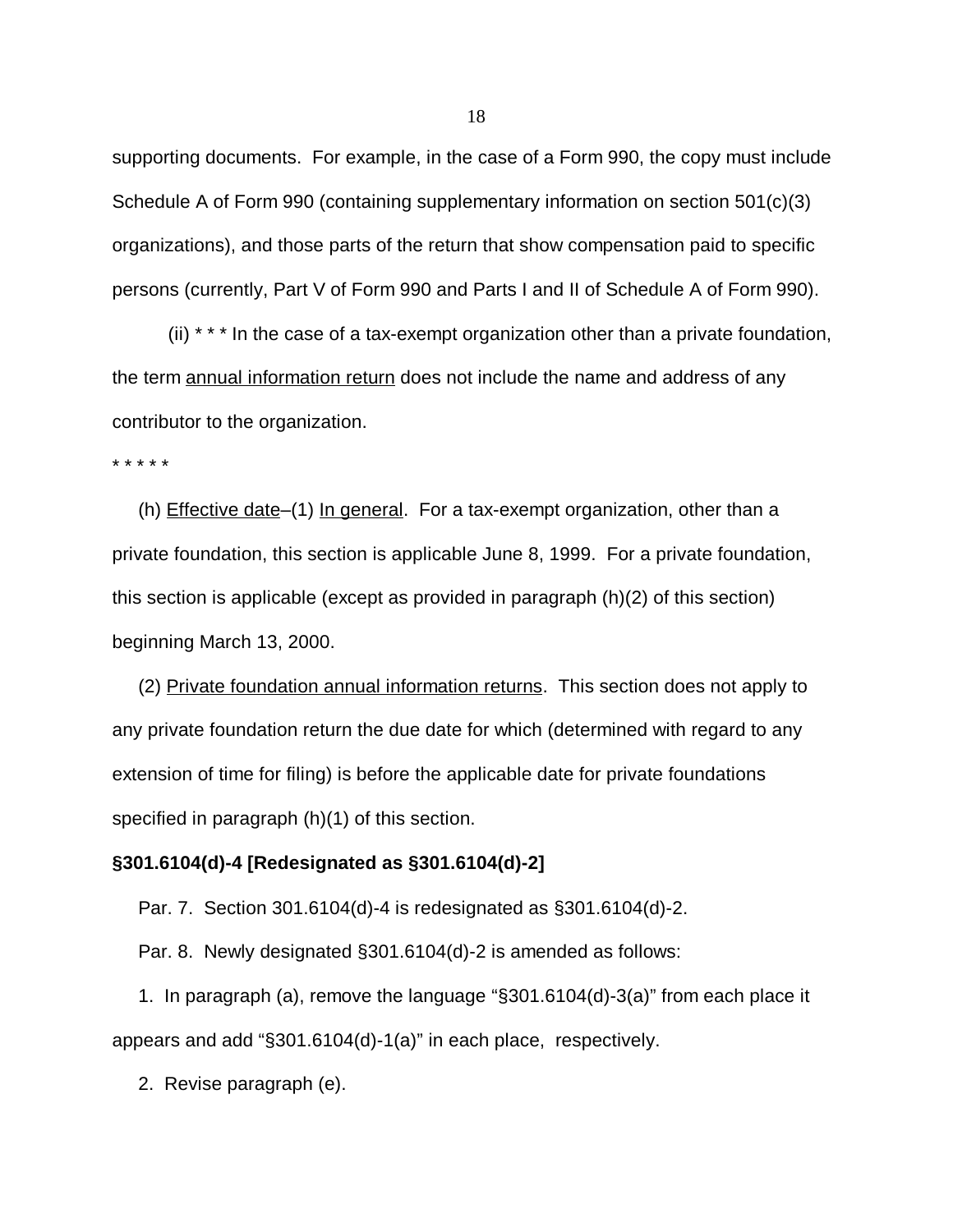The revision reads as follows:

§301.6104(d)-2 Making applications and returns widely available. \* \* \* \* \*

 (e) Effective date. For a tax-exempt organization, other than a private foundation, this section is applicable June 8, 1999. For a private foundation, this section is applicable beginning March 13, 2000.

# **§301.6104(d)-5 [Redesignated as §301.6104(d)-3]**

Par. 9. Section 301.6104(d)-5 is redesignated as §301.6104(d)-3.

Par. 10. Newly designated §301.6104(d)-3 is amended as follows:

 1. In paragraph (a), remove the language "§301.6104(d)-3(a)" and add "§301.6104(d)-1(a)" in its place.

2. Revise paragraph (g).

The revision reads as follows:

§301.6104(d)-3 Tax-exempt organization subject to harassment campaign. \* \* \* \* \*

 (g) Effective date. For a tax-exempt organization, other than a private foundation, this section is applicable June 8, 1999. For a private foundation, this section is applicable beginning March 13, 2000.

.PART 602–OMB CONTROL NUMBERS UNDER THE PAPERWORK REDUCTION ACT

Par. 11. The authority citation for part 602 continues to read as follows: Authority: 26 U.S.C. 7805.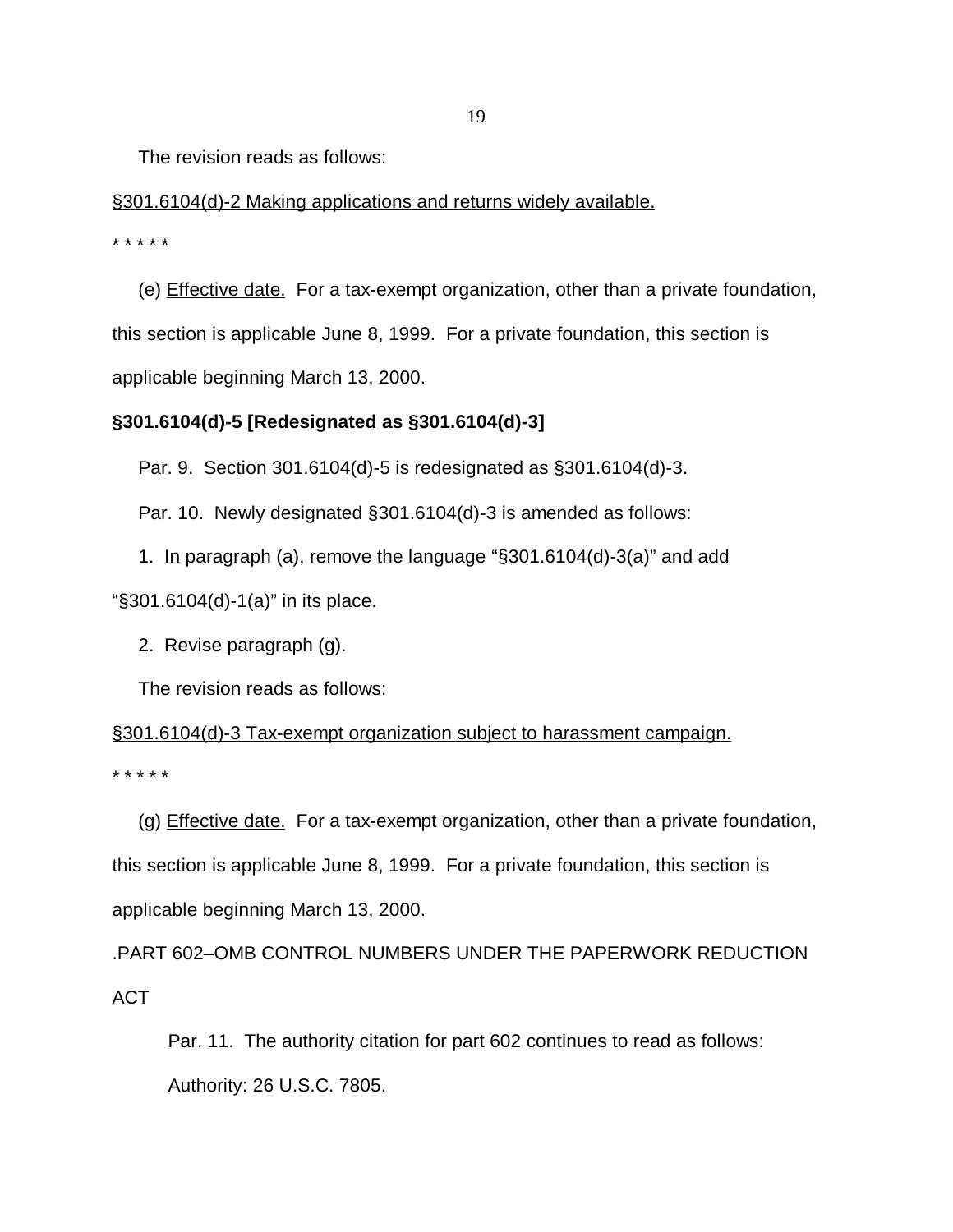Par. 12. In §602.101, paragraph (b) is amended by removing the entries for 301.6104(d)-4 and 301.6104(d)-5, by revising the entries for 301.6104(d)-1 and 301.6104(d)-3, and adding a new entry for 301.6104(d)-2 in numerical order to the table to read as follows: